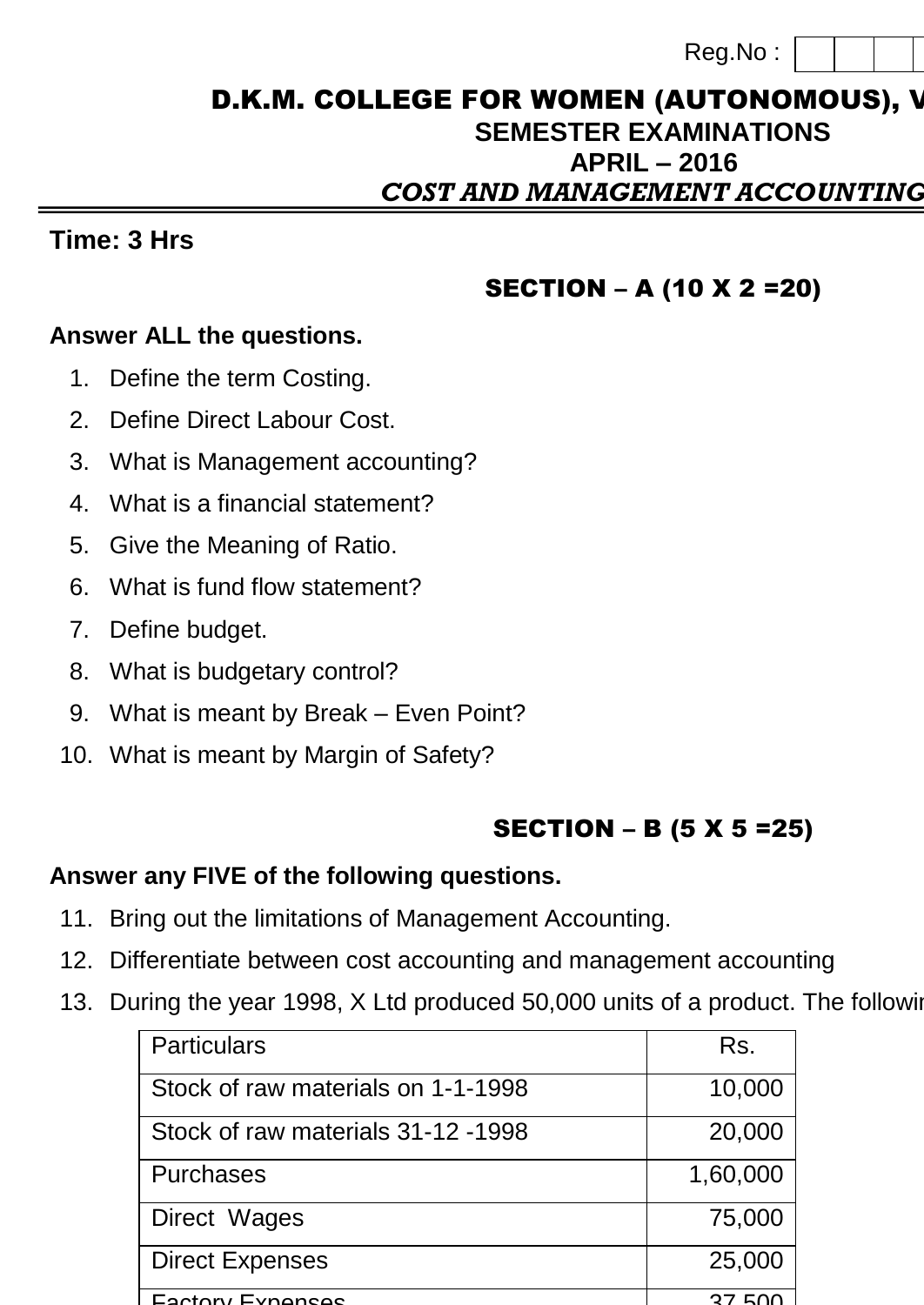| P & L A/c                      |          |                        |          |  |
|--------------------------------|----------|------------------------|----------|--|
|                                | Rs.      |                        | Rs.      |  |
| <b>To Rent</b>                 | 10,000   | <b>By Gross Profit</b> | 9,86,000 |  |
| <b>To Salary</b>               | 25,000   |                        |          |  |
| To Dep on furniture            | 3,000    |                        |          |  |
| To Dis. on. issue of Shares    | 10,000   |                        |          |  |
| <b>To Goodwill Written Off</b> | 5,000    |                        |          |  |
| <b>To Preliminary Expenses</b> | 6,000    |                        |          |  |
| <b>To Net Profit</b>           | 9,27,000 |                        |          |  |
|                                | 9,86,000 |                        | 9,86,000 |  |

15. Calculate fund from operation from the following P & L A/c.

16. From the following particulars presented by K.G.Ltd. prepare a production

| Product | <b>Estimated Opening</b> | Desired closing    | <b>Estimated</b> |
|---------|--------------------------|--------------------|------------------|
|         | stock on                 | stock on           | sales during     |
|         | 1.4.99 (units)           | 31.12.2000 (units) | the year (units) |
| A       | 20,000                   | 22,000             | 50,000           |
| B       | 25,000                   | 24,000             | 60,000           |
| C       | 15,000                   | 20,000             | 75,000           |
| D       | 25,000                   | 25,000             | 90,000           |

17. Determine the amount of Fixed cost from the following.

| <b>Sales</b>  | Rs.8,00,000 |
|---------------|-------------|
| Variable Cost | Rs.4,00,000 |
| Profit        | Rs.3,00,000 |

- 18. From the following data Calculate
	- a) P / V Ratio b) Variable cost and c) Profit.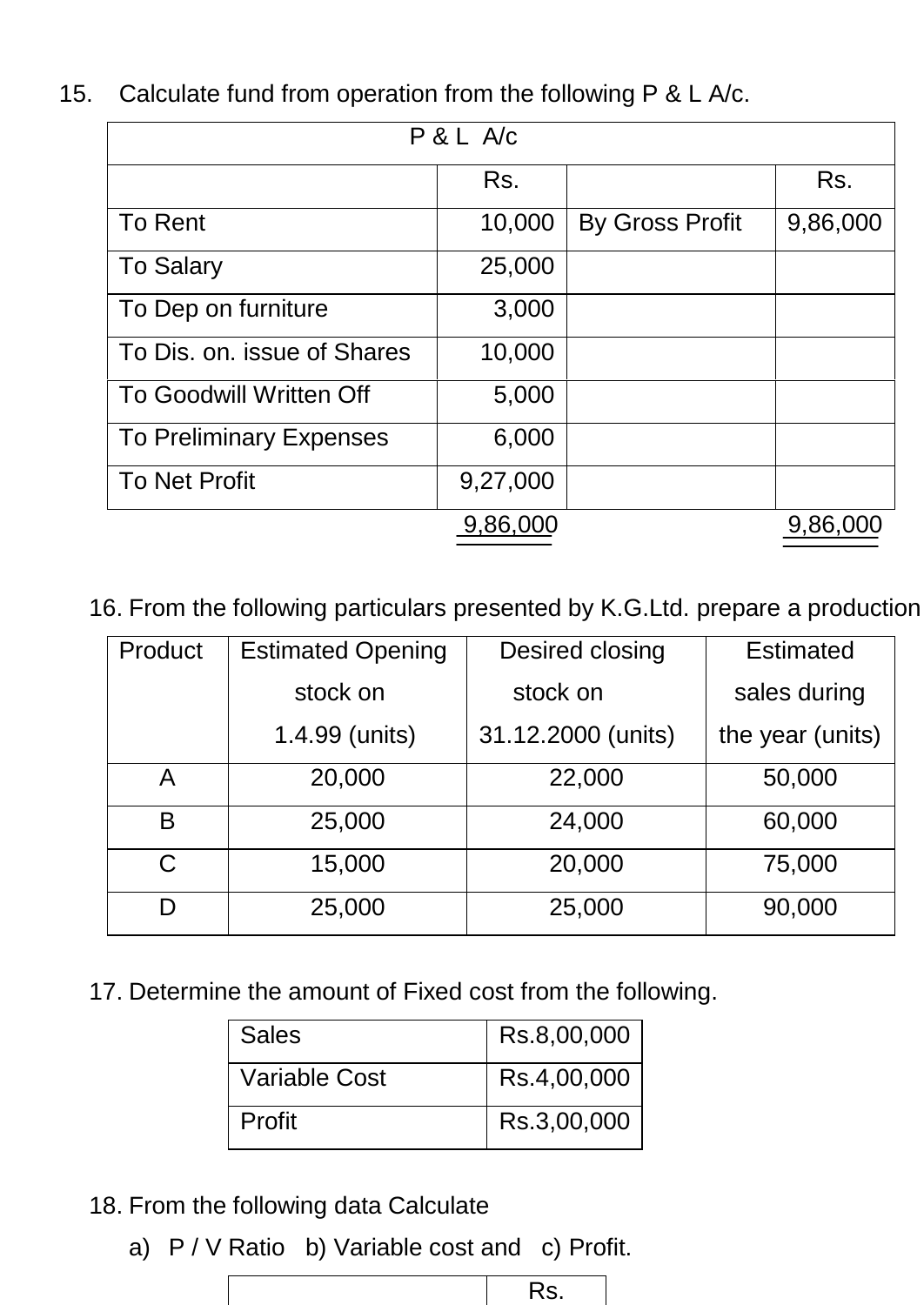b) From the following information, prepare a cost sheet for the month of D

| Stock on hand $-1st$ Dec. 1985 : Raw Materials            | 25000 |
|-----------------------------------------------------------|-------|
| Finished goods                                            | 17300 |
| Stock on hand – 31 <sup>st</sup> Dec 1985 : Raw Materials | 26200 |
| : Finished goods                                          | 15700 |
| <b>Purchase of Raw materials</b>                          | 21900 |
| Carriage on purchases                                     | 1100  |
| Work - in – Progress 1-12 - 85 at works cost              | 8200  |
| Work – in – Progress 31-12 - 85 at works cost             | 9100  |
| Sales of Finished goods                                   | 72300 |
| Direct Wages                                              | 17200 |
| Non Productive wages                                      | 800   |
| Direct expenses                                           | 1200  |
| <b>Factory overhead</b>                                   | 8300  |
| <b>Administrative Overheads</b>                           | 3200  |
| Selling and distribution overheads                        | 4200  |

20. a) From the following details compute

- i) Current assets.
- ii) Quick assets and
- iii) Stock.

Current liabilities : Rs.9,00,000 Current ratio : 2.5. Acid test ratio : 2 (without prepaid expenses)

(Or)

b) A Company's reported current profit of Rs.90,000 after incorporating the

|                                         | Rs.    |
|-----------------------------------------|--------|
| Profit on sale of Non - Current assets. | 50,000 |
| Profit on revaluation of investments    | 3,000  |
| Dividend income on investments          |        |